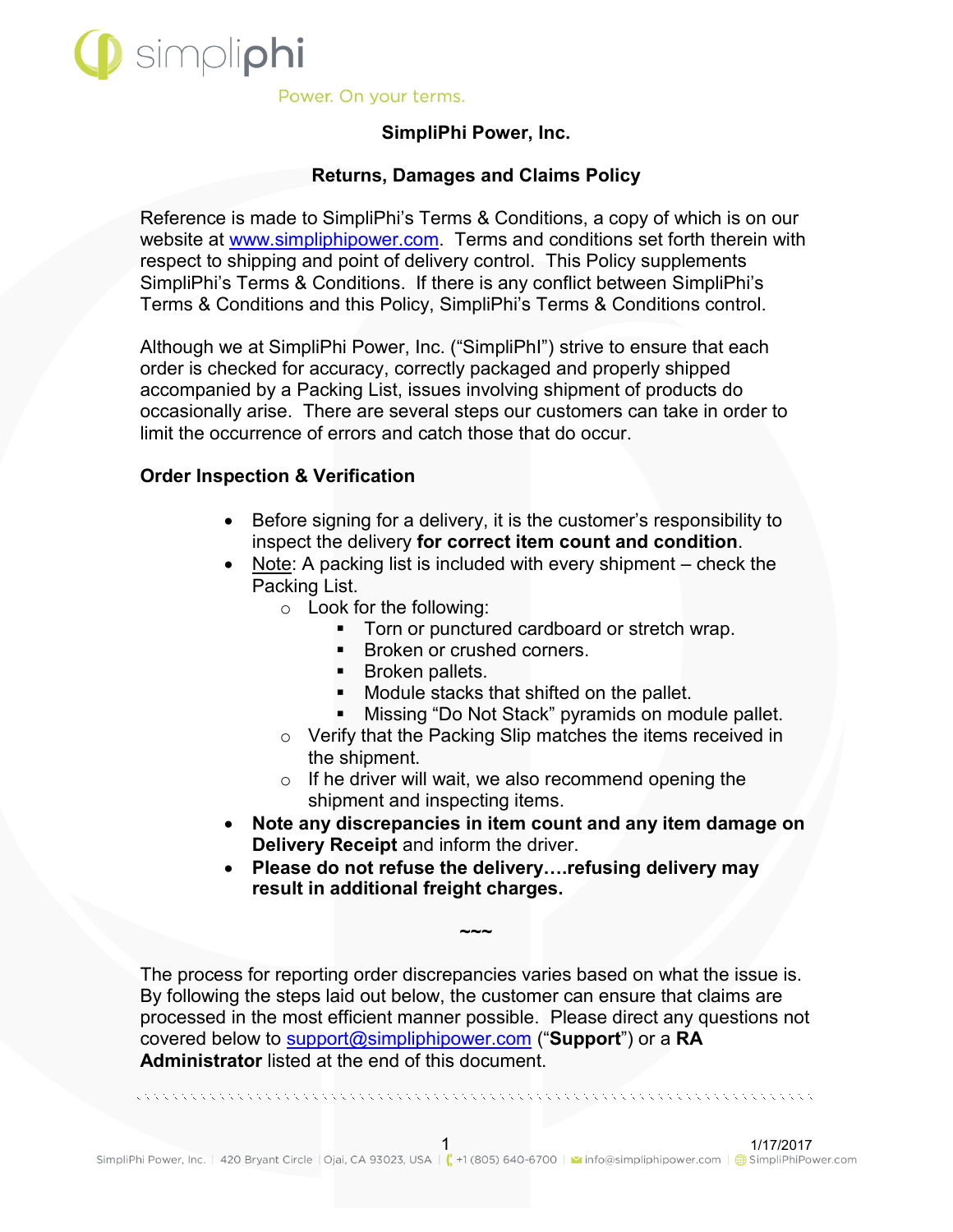

### **Return Authorization Form**

Before making any claims or any returns, contact one of our RA Administrators to obtain a Return Authorization Number (an "RA Number"). Any reference herein to SimpliPhi's RA Form shall be a reference to the Return Merchandise Authorization Form set forth in SimpliPhi's Quality Manual accessible on SimpliPhi's Website. If there is any conflict in terms between SimpliPhi's Return Merchandise Authorization Form set forth in SimpliPhi's Quality Manual and this Returns, Damages and Claim Policy, the terms and conditions of SimpliPhi's Return Merchandise Authorization Form shall control.

**~~~**

### **Reporting Order Issues**

For Shipping Damage:

- $\bullet$  After inspecting the order, immediately write a description of the discrepancy on the Delivery Receipt and inform the driver.
	- o Note: If damage is not recorded *and* brought to the driver's attention, **the carrier will not honor any damage claim**.
	- o *Please also indicate on the Delivery Receipt if the driver was unable or unwilling to wait to allow an inspection of the items within the shipment*.
- After noting all discrepancies, please sign for the delivery.
- Before filing a "Freight Damages" claim, you must collect the following:
	- o Pictures of the damaged packaging and product.
	- o Serial numbers for the damaged modules and inverters.
	- o A copy of the Delivery Receipt and Bill of Lading.
	- o A copy of the Packing Slip and Invoice.
- Parcel and freight damages claims are handled differently.
	- o If this was a **parcel shipment** (e.g., UPS, FedEx)
		- Please file an RA claim online at [www.simpliphipower.com](http://www.simpliphipower.com/) using SimpliPhi's RA Claim Form **within 48 hours of delivery**.
		- Our agreement with our parcel shippers requires us to file parcel claims for our customers; these claims must be filed with the carrier as soon as possible to enhance the likelihood of success.
	- o If this was a **freight shipment** (e.g., XPO, Estes)
		- Please **file a claim form with the shipping carrier**.
		- **Feel free to contact Support or one of our RMA** Administrators with any questions about how to file this claim.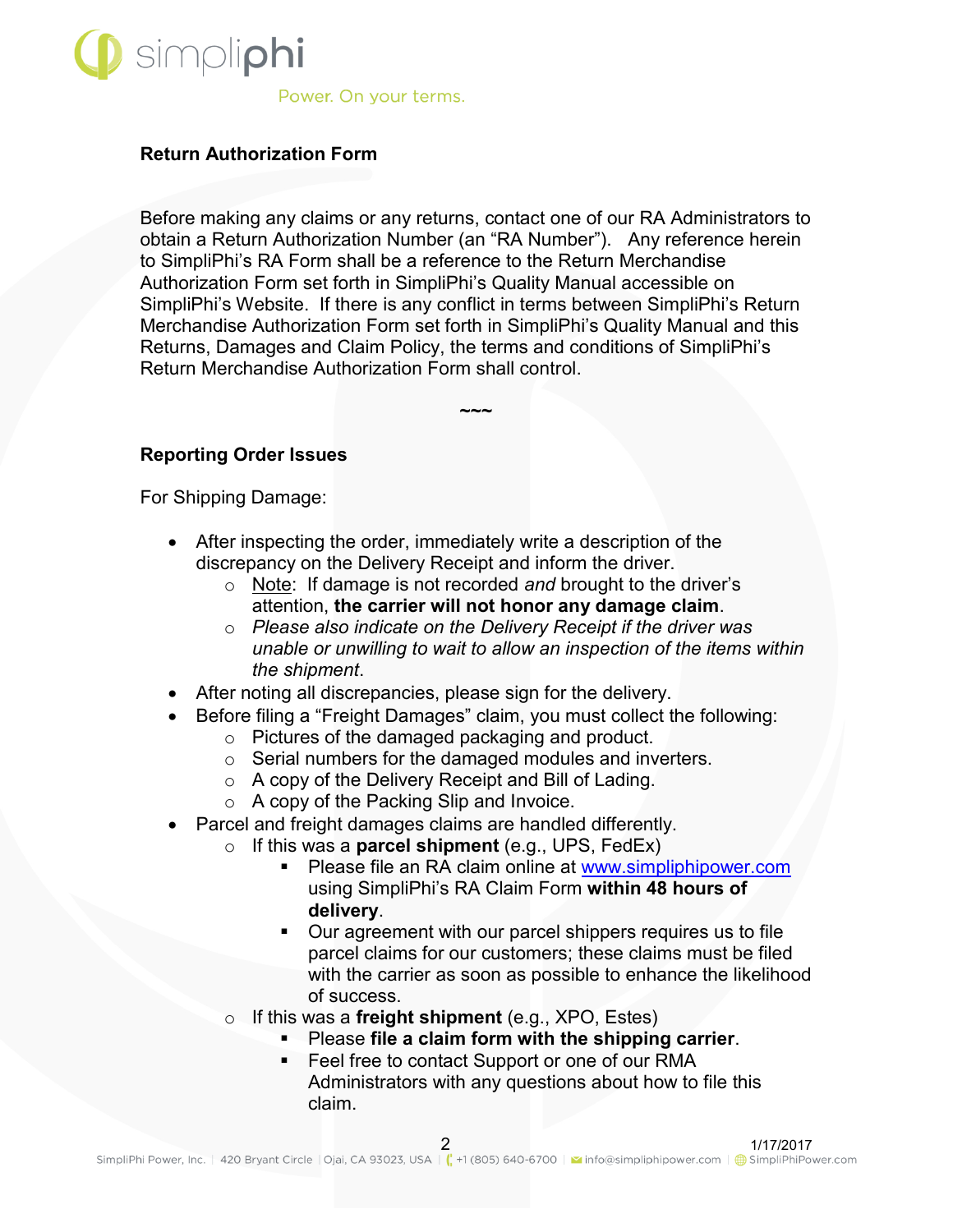

- Note: Filling out a SimpliPhi RA Clalim Form is only required if a replacement order is needed (see below for details).
- Once the claim is filed, please wait to be contacted by the shipping carrier or by one of our RMA Administrators for the damage inspection.
	- o **Note: For a successful inspection, all original packaging and damaged product must be maintained at the Destination Point until the claim has been settled.**
	- o **Inspections performed by SimpliPhi will either be performed by one of our RMA Administrators or by a third party representative of SimpliPhi at the customer's site or SimpliPhi may require Returning the Product to SimpliPhi in the manner set forth below.**

### **For Overage, Shortage or Missing Items:**

- $\bullet$  After inspecting the order, immediately write a description of the item count discrepancy on the Delivery Receipt and inform the driver.
	- o Note: Unshipped items will not appear on the Packing List and will automatically be shipped to the address on the order as soon as product become available. *It is not necessary to submit a SimpliPhi RA Form for these items.*
- For any overage, shortage or missing item issues, please file a RA Claim on line at [www.simpliphipower.com](http://www.simpliphipower.com/) using the "RMA Claim Form" **within 30 days of receipt.**
- After reviewing the submitted form, one of our RMA Administrators will contact you to assist you with the order issue.

# **Replacement Orders**

- x While submitting a SimpliPhi Claim Form, **please indicate the need for a replacement order**.
	- o Note: In most cases, we require a signed agreement to pay for the replacement order before sending out the replacement product.

# **Returning Product**

- All returns must be shipped consistent with applicable HazMat Regulations.
- After filling out a SimpliPhi RA Claim Form, one of our Shipping Administrators will assist with any returns.
	- o Note: Certain items are non-returnable, including custom ordered items that are non-stocking items.
- Please return your items to SimpliPhi's manufacturing site: 420 Bryant Circle, Ojai, CA, 93023. To expedite claims processing, email the tracking number for your return to [support@simpliphipower.com](mailto:support@simpliphipower.com)